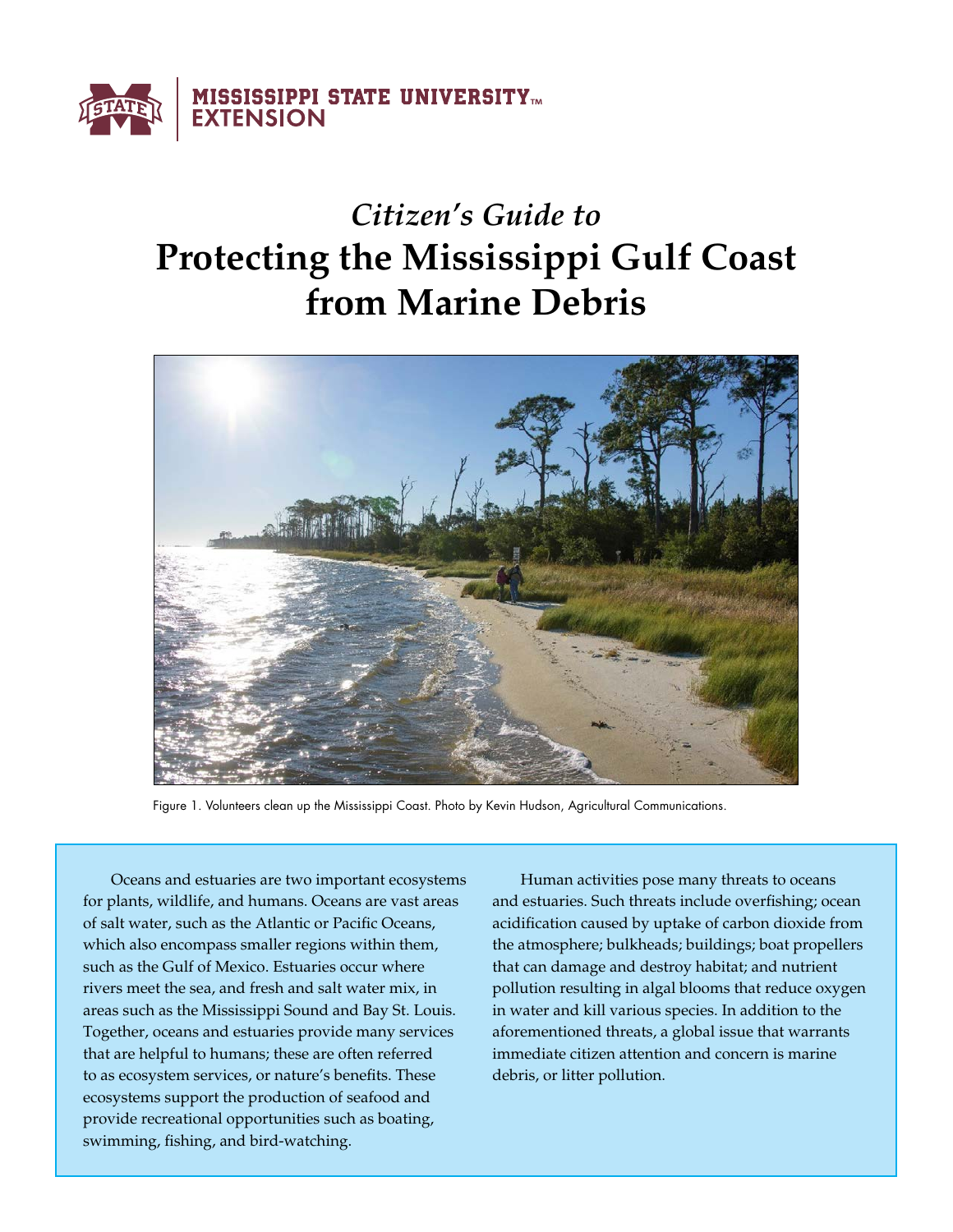## **What Is Marine Debris?**

Marine debris is "any persistent solid material that is manufactured or processed and directly or indirectly, intentionally or unintentionally disposed of or abandoned in the marine environment or the Great Lakes" (NOAA 2017). Marine debris includes various discarded items, including abandoned fishing gear, such as ghost nets, fishing line, old buoys, crab traps, and abandoned/ wrecked boats. Marine debris also includes basic human trash items, like food wrappers, paper, glass, metal, hygiene products, containers, rubber, and wood.

Several million tons of plastic have been produced since the middle of the last century—people use more than 200 million tons annually—and it is now the primary type of marine debris. In fact, plastics account for 60–80 percent of marine litter; that number reaches 90–95 percent in some areas (Moore 2008). Much of the plastic debris is single-use items, such as plastic bottles or plastic cutlery. If plastic pollution is not removed from the environment, it can be weathered or broken into smaller pieces of plastic, called microplastics. Microplastics can also be manufactured (e.g., small plastic pellets in face wash and toothpaste). No matter the source, microplastics are defined as any plastic that is smaller than 5 millimeters.

# **Where Does Marine Debris Come From?**

Marine debris can come from land sources during flooding and natural disasters. During these events, rain or wind can move litter on land into ditches and storm drains. This water and debris can move into streams and rivers and drain into estuaries and oceans. Dumping trash into waterways or leaving trash on the beach is another sure way pollution will enter marine and estuarine systems. Even seemingly minor behaviors, like throwing cigarettes out car windows and releasing balloons, contribute to marine debris. Marine debris can also come from sea sources such as recreational boaters, cargo and fishing vessels, and oil and gas drilling rigs.

The magnitude of marine debris globally is alarming. It is estimated that by 2050 there will be more plastic in the ocean than fish by weight; the predicted ratio of plastic (number of pieces) to fish is 6 to 1. (WEF 2016). The distribution of marine debris in the ocean is very patchy as a result of wind, ocean currents, gyres<sup>1</sup>, coastline geography, proximity to urban centers, and points of debris entry into the oceans. The environmental variables previously



Figure 2. Marine debris collected at the 2016 Mississippi Coastal Cleanup event. Photo by Kevin Hudson, Agricultural Communications.



Figure 3. Trash from land sources collecting below the Ross Barnett spillway to the Pearl River, near Jackson. Photo by Abby Braman, Pearl Riverkeeper.

mentioned, along with the size of the ocean, also make it very difficult to accurately determine the total amount of marine debris.

Marine debris is a major issue on the Mississippi Gulf Coast, as well. During the 2016 Mississippi Coastal Cleanup event alone, volunteers collected 14 tons of marine litter in 3 hours across 202 miles of coastline. Among the items collected were almost 28,000 cigarette butts, 116 appliances, 976 yards of fishing line, 2,027 fireworks, and 8,500 plastic beverage bottles. These collected items do not include the small pieces of debris (mostly microplastics) that can't easily be removed from the environment. Microplastics are very prevalent throughout coastal Mississippi, the Mississippi Sound, and the northern Gulf of Mexico (Wessel et al. 2016).

1 Fast Fact: A gyre is a large system of rotating ocean currents that spiral around a center point. This can concentrate food sources for many species, making them highly productive areas for feeding and breeding, but it can also concentrate marine debris (National Oceanic and Atmospheric Administration, 2017).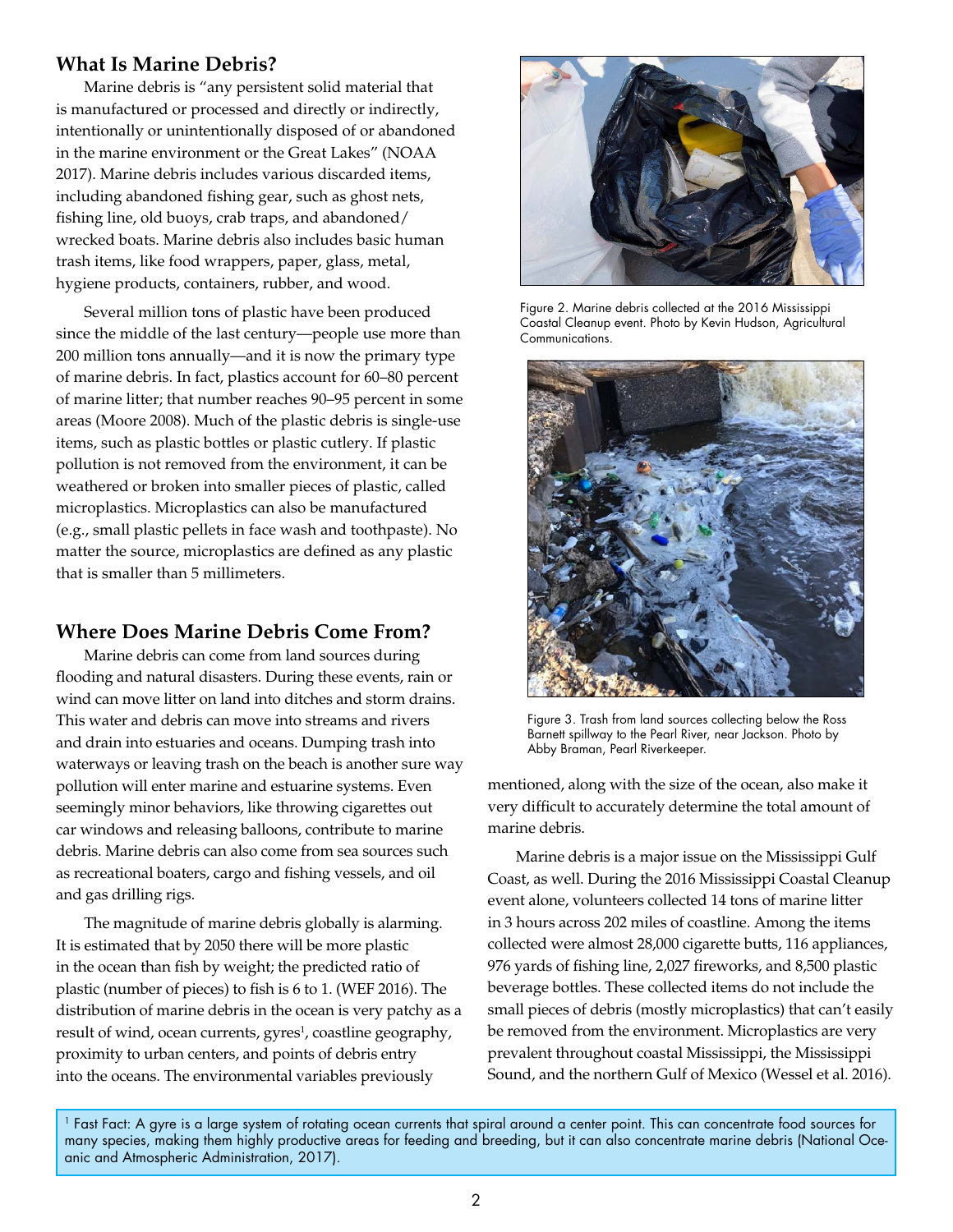# **How Long Does Trash Stay in the Environment?**

Different materials break down, or degrade, at different rates. Some examples are shown in **Table 1**.

Plastic is a manmade substance that takes many years to break down. Plastic marine debris never really breaks down into organic material; rather, it just breaks down into smaller pieces. Every piece of plastic ever made is still out in the environment somewhere.

# **Impacts of Marine Debris**

### *Ecosystems and Wildlife*

The impacts of the persistence of plastics in the environment can be significant for living organisms. In the environment, plastic pollution can result in marine animal entanglement or ingestion (Kuhn et al. 2015). Marine debris often looks like food to animals, so they eat it. Unfortunately, they cannot digest it, which causes physical and biological impairments (Kuhn et al. 2015). Marine debris can absorb toxins in the water, which animals ingest when they consume debris. This results in biomagnification, which is the concentration of toxins in an organism as a result of its ingesting other plants or animals in which the toxins are more widely disbursed.

#### **Table 1. Examples of marine debris decomposition rates.**

| <b>Type of Debris</b>   | <b>Decomposition Rate</b> |
|-------------------------|---------------------------|
| Paper towel             | 2-4 weeks                 |
| Newspaper               | 6 weeks                   |
| Apple core              | 2 months                  |
| Cardboard box           | 2 months                  |
| Cotton shirt            | $2-5$ months              |
| Waxed carton            | 3 months                  |
| Plastic grocery bag     | 10-20 years*              |
| Foam cup                | 50 years*                 |
| Aluminum can            | 200 years                 |
| Disposable diaper       | 450 years*                |
| Plastic beverage bottle | 450 years*                |
| <b>Fishing line</b>     | 600 years*                |
|                         |                           |

\*Items are made out of plastic, which scientists believe never entirely go away. The above numbers are estimates for the time it takes these items to breakdown into microplastics which remain in the environment indefinitely.

Source: Talking Trash & Taking Action, an online curriculum by the Ocean Conservancy and NOAA; accessed May 2017 from https:// marinedebris.noaa.gov/talking-trash-and-taking-action.



Figure 4. How microplastics enter and are dispersed through the food web.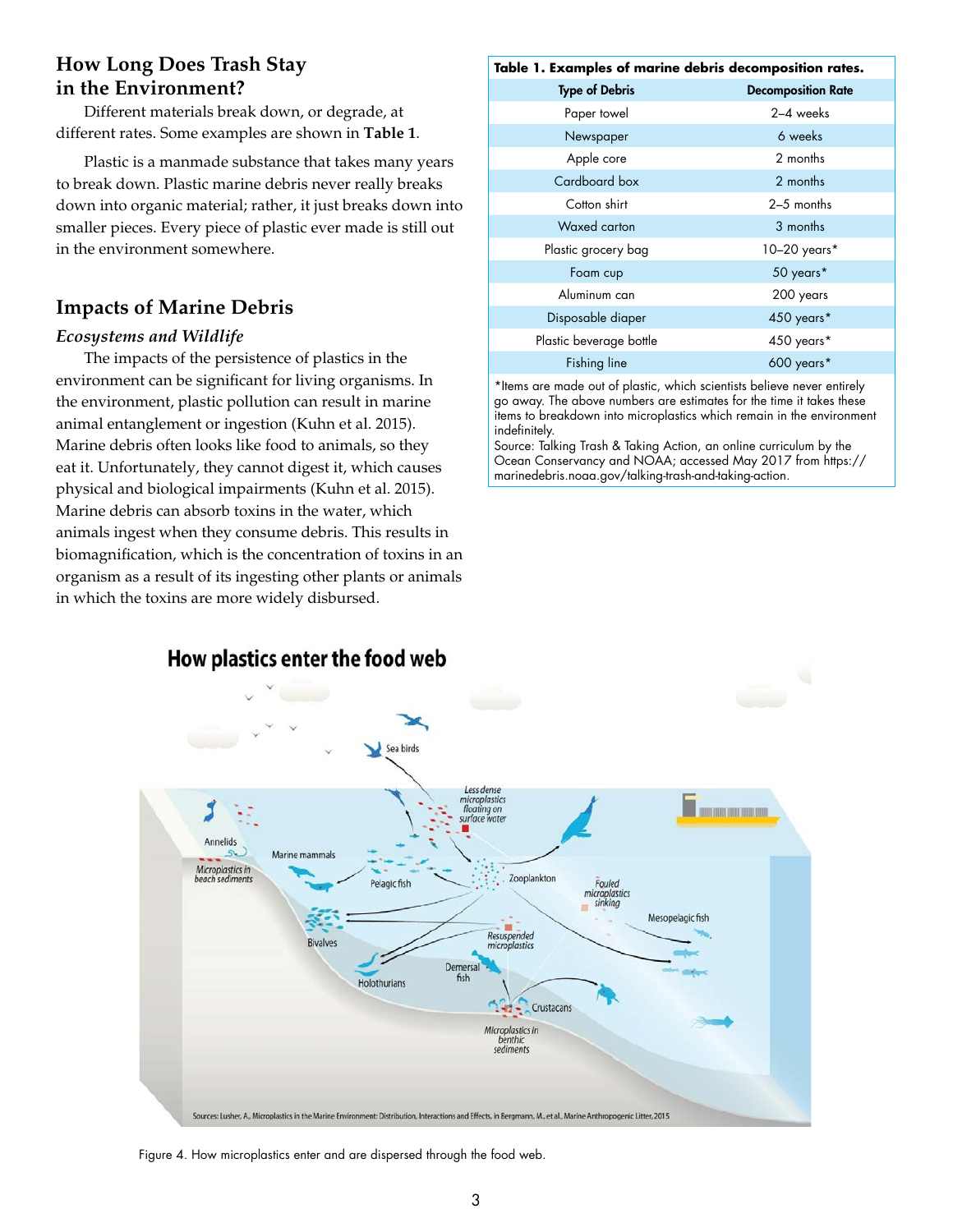#### *Human health*

Humans are at the top of the food chain. As plastics are transferred up the food chain, they inevitably make it into us. Below are some figures and facts about the possible exposure pathways of plastics to humans. Documented pathways of exposure include oral, dermal (skin contact), and inhalation (Galloway 2015). Despite exposure pathway documentation, scientific research and understanding of potential contamination of the human population by microplastics and associated additives (plasticizers, flame retardants, stabilizers, pigments, fillers) is in its infancy (Galloway 2015).

- Tiny plastic particles can be found in store-bought sea salt at low concentrations (0–4 microplastics per pound of salt) (Karami et al. 2017).
- One in four fish bought at the seafood market have plastic particles in their stomachs; luckily, we don't usually eat the stomach (Rochman et al. 2015).
- One in three oysters, mussels, and clams also have small amounts of microplastics in their tissues, and we do eat those (Van Cauwenberghe & Janssen 2014, Rochman et al. 2015).
- Researchers from Belgium have estimated that seafood eaters may consume between 1,800 and 11,000 tiny pieces of plastic in their food each year!



Figure 5. Conceptual flow diagram linking plastic pollution, microplastic creation, and bioaccumulation in oyster populations that may be consumed by humans. Top series: Plastics are introduced to the waterways and break down into microplastics via photo-oxidation and physical forcing. Bottom series: Microplastics absorb toxins from the water column via filter-feeders, such as oysters. Harvested oysters may expose humans to microplastics and their associated toxins.

#### *Economic*

Rain water that flows along streets or along the ground can carry litter into storm drains. Storm drains carry this water and debris to nearby rivers, streams, canals, or even directly to the ocean. Marine debris from storm water runoff includes street litter (e.g., cigarette butts), medical items (e.g., syringes), food packaging, beverage containers, and other materials. This debris can even clog storm drains and lead to increased flood events in low-lying areas.

Tourism is important to many coastal communities. Beautiful, clean beaches bring in and keep people around—dirty beaches do not. Beachgoers are worried about marine debris, and surveys show they will spend extra money to go to a "cleaner" beach (NOAA 2014). Reducing or eliminating marine debris from our beaches is critical because littered shorelines cost communities and lead to a loss of revenue for local businesses, as well. Decreasing the amount of marine debris by 75 percent can increase beach visitation by 43 percent (NOAA 2014).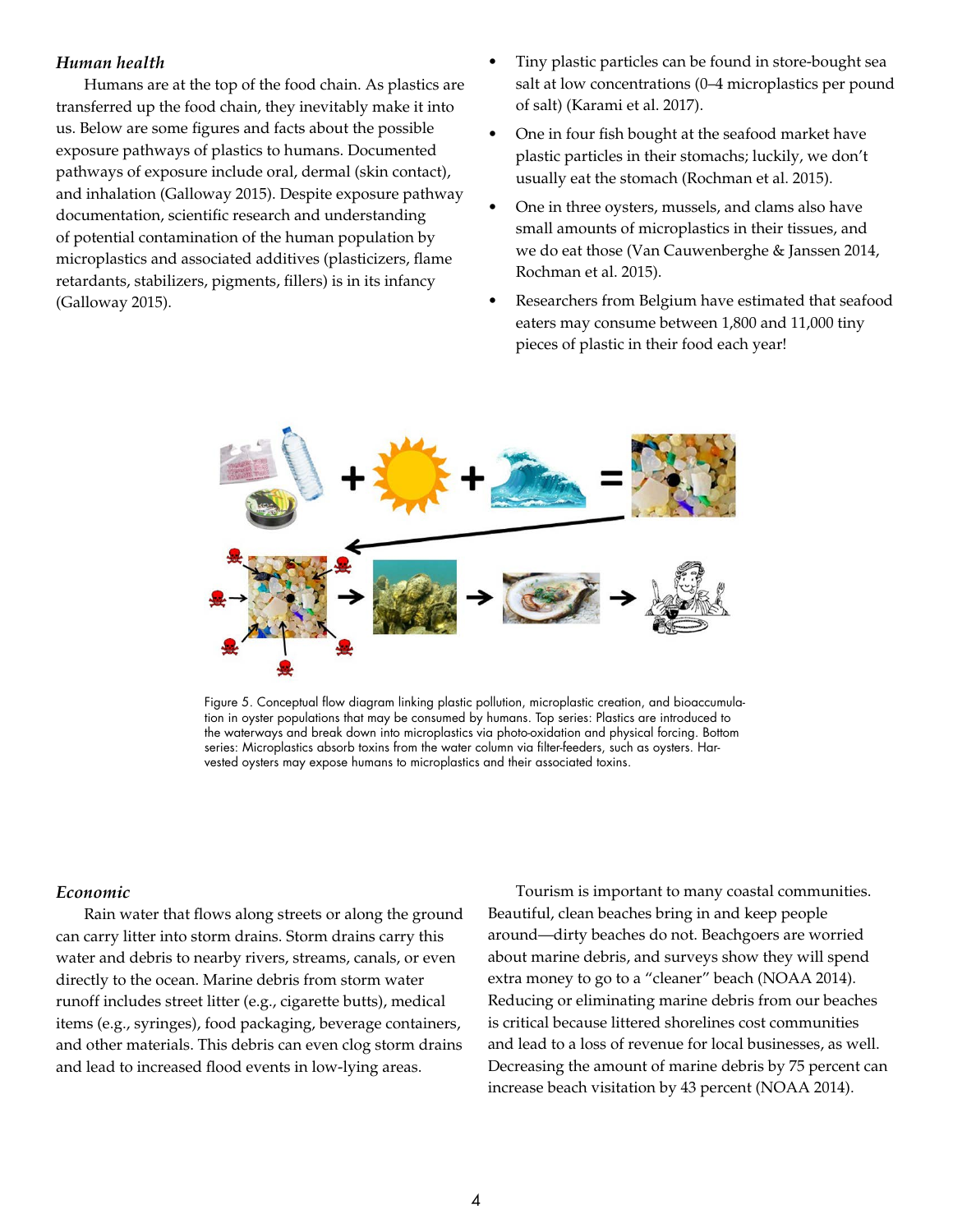# An example of how microplastics could end up on a consumer's plate



Figure 6. How filter feeding organisms (e.g., oysters, mussels, and clams) inhale and accumulate microplastics.



Beachgoers may actively avoid using certain beaches because those areas are littered with marine debris. By choosing to avoid beaches with debris, individuals will likely spend more time and money to find cleaner beaches. At 31 beaches in Southern California, NOAA estimated how much money Orange County residents could potentially save by reducing marine debris.



Figure 7. Economic impact of beach litter reductions. Source: National Oceanic and Atmospheric Administration (2017).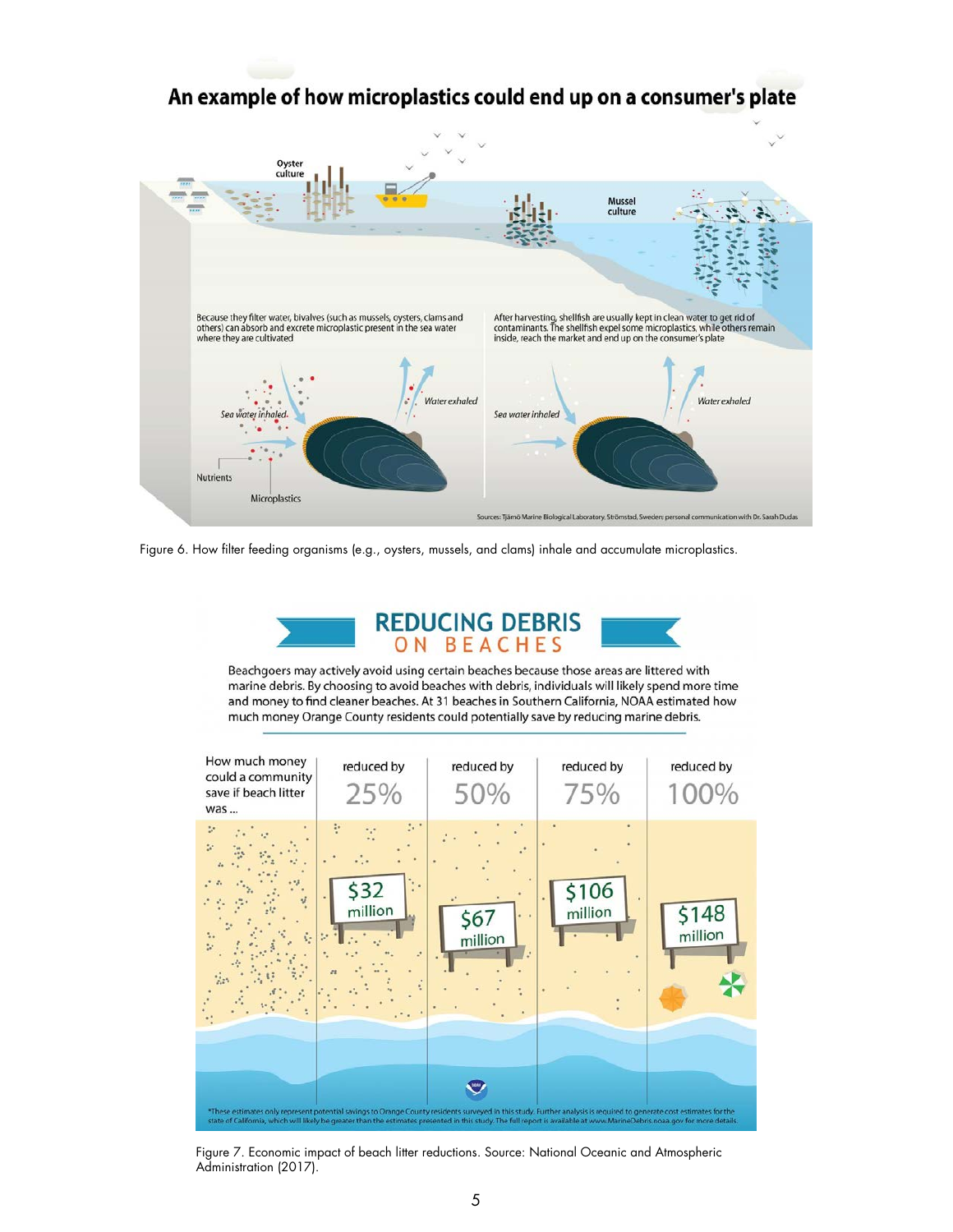## **Prevention**

Everyone can help prevent marine debris and the pollution of oceans and estuaries. The prevention steps require changing the way we think about, use, and dispose of products that end up as marine debris.

**Refuse** products that can harm you or the environment. An example would be to say no to straws. The number of straws used in the U.S. per day could fill 127 school buses or wrap around the entire Earth 21/2 times.

**Reduce** the amount of single-use plastics you use. Do you need a plastic grocery bag for a couple items that are easy to carry?

**Reuse** or repurpose items you would normally throw away. An example would be to reuse plastic grocery bags for trash containers around your house.

**Recycle** or dispose of trash properly. Trash should be stored in sturdy containers with lids to avoid animals or wind removing trash from the container.

# **Mississippi Coastal Cleanup**

The Mississippi Coastal Cleanup is part of the International Coastal Cleanup Day. The cleanup event includes more than 50 sites across the three coastal Mississippi counties. It is one of the largest Mississippi volunteer events, with 2,000–4,000 volunteers participating annually. In 2016 alone, volunteers collected more than 14 tons of trash.

For more information and to learn how *you* can get involved, visit the Mississippi Coastal Cleanup website at [www.mscoastalcleanup.org.](http://www.mscoastalcleanup.org) You can learn more about our events and even register to volunteer right on the website. Adults must sign up with anyone under the age of 18; one adult can sign up for an entire class/group. Join us in protecting our beautiful coast, learning more about protecting the environment and natural resources, and having fun getting involved in the community!

## **Activity Ideas**

Many activities can be found in the following two resources from the NOAA Marine Debris Program.

**Talking Trash and Taking Action** [\(https://marinedebris.noaa.gov/talking-trash-and-taking-action\)](https://marinedebris.noaa.gov/talking-trash-and-taking-action)

**Turning the Tide on Trash: A Learning Guide on Marine Debris** ([https://marinedebris.noaa.gov/sites/default/](https://marinedebris.noaa.gov/sites/default/files/publications-files/2015_TurningTideonTrash_HiRes_Final.pdf) [files/publications-files/2015\\_TurningTideonTrash\\_HiRes\\_Final.pdf](https://marinedebris.noaa.gov/sites/default/files/publications-files/2015_TurningTideonTrash_HiRes_Final.pdf))



Left: A school group collects trash and data during the Mississippi Coastal Cleanup event. Photo by Agricultural Communications.

Below: Harrison County 4-H volunteers remove debris from Mississippi beaches. Photo by Agricultural Communications.

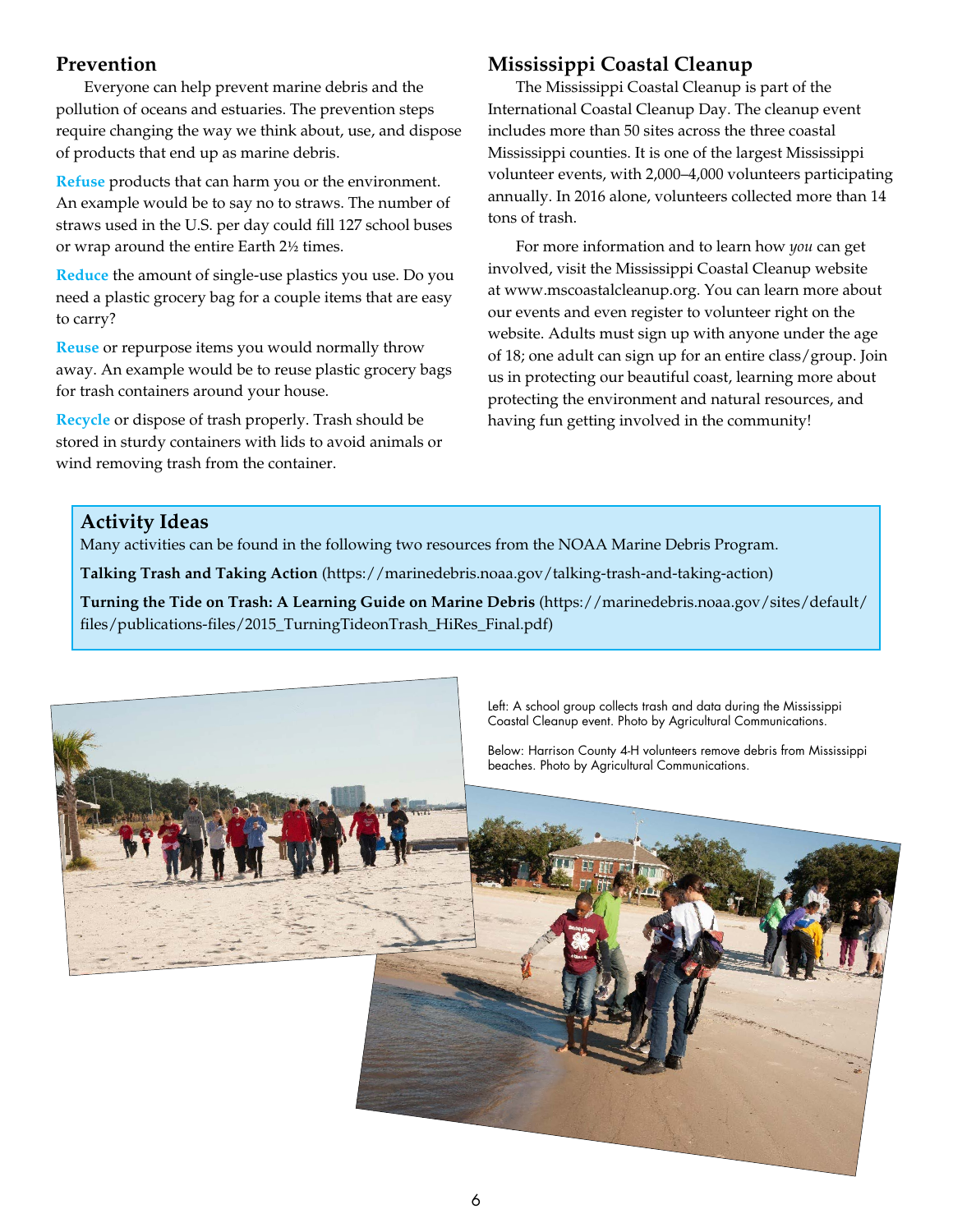## **References**

- Galloway, T.S. 2015. "Micro- and Nano-plastics and Human Health." In *Marine Anthropogenic Litter*, edited by Melanie Bergmann, Lars Gutow, Michael Klages, 343–66. Springer International Publishing.
- Karami, A., Golieskardi, A., Choo, C.K., Larat, V., Galloway, T.S. 2017. "The Presence of Microplastics in Commercial Salts from Different Countries." Nat. Publ. Gr. 1–9.
- Kühn, S., Rebolledo, E.L.B., van Franeker, J.A. 2015. "Deleterious Effects of Litter on Marine Life." In *Marine Anthropogenic Litter*, edited by Melanie Bergmann, Lars Gutow, Michael Klages, 75–116. Springer International Publishing.
- Moore, C. J. 2008. "Synthetic Polymers in the Marine Environment: A Rapidly Increasing, Long-Term Threat." *Environmental Research* 108 (2): 131–39.
- National Oceanic and Atmospheric Administration (NOAA). Marine Debris Program. 2014. "Assessing the Economic Benefits of Reductions in Marine Debris: A Pilot Study of Beach Recreation in Orange County, California." Prepared by Industrial Economics, Inc., Cambridge, MA.
- National Oceanic and Atmospheric Administration (NOAA). Marine Debris Program. Office of Response and Restoration. 2017. Retrieved May 12, 2017. <https://marinedebris.noaa.gov/discover-issue>
- Rochman, C.M., Tahir, A., Williams, S.L., Baxa, D.V, Lam, R., Miller, J.T., Teh, F.C., Werorilangi, S., Teh, S.J. 2015. "Anthropogenic Debris in Seafood: Plastic Debris and Fibers from Textiles in Fish and Bivalves Sold for Human Consumption." Sci. Rep. 5, 14340.
- Van Cauwenberghe, L., Janssen, C.R. 2014. Microplastics in Bivalves Cultured for Human Consumption. *Environ. Pollut.* 193: 65–70.
- Wessel, C.C., Lockridge, G.R., Battiste, D., Cebriana, J. 2016. "Abundance and Characteristics of Microplastics in Beach Sediments: Insights into Microplastic Accumulation in Northern Gulf of Mexico Estuaries." *Marine Pollution Bulletin* 109.1 (2016): 178–83.
- World Economic Forum. 2016. "The New Plastics Economy: Rethinking the Future of Plastics." REF 080116. Retrieved May 12, 2017. [http://www3.weforum.org/docs/WEF\\_The\\_New\\_Plastics\\_ Economy.pdf](http://www3.weforum.org/docs/WEF_The_New_Plastics_%20Economy.pdf)